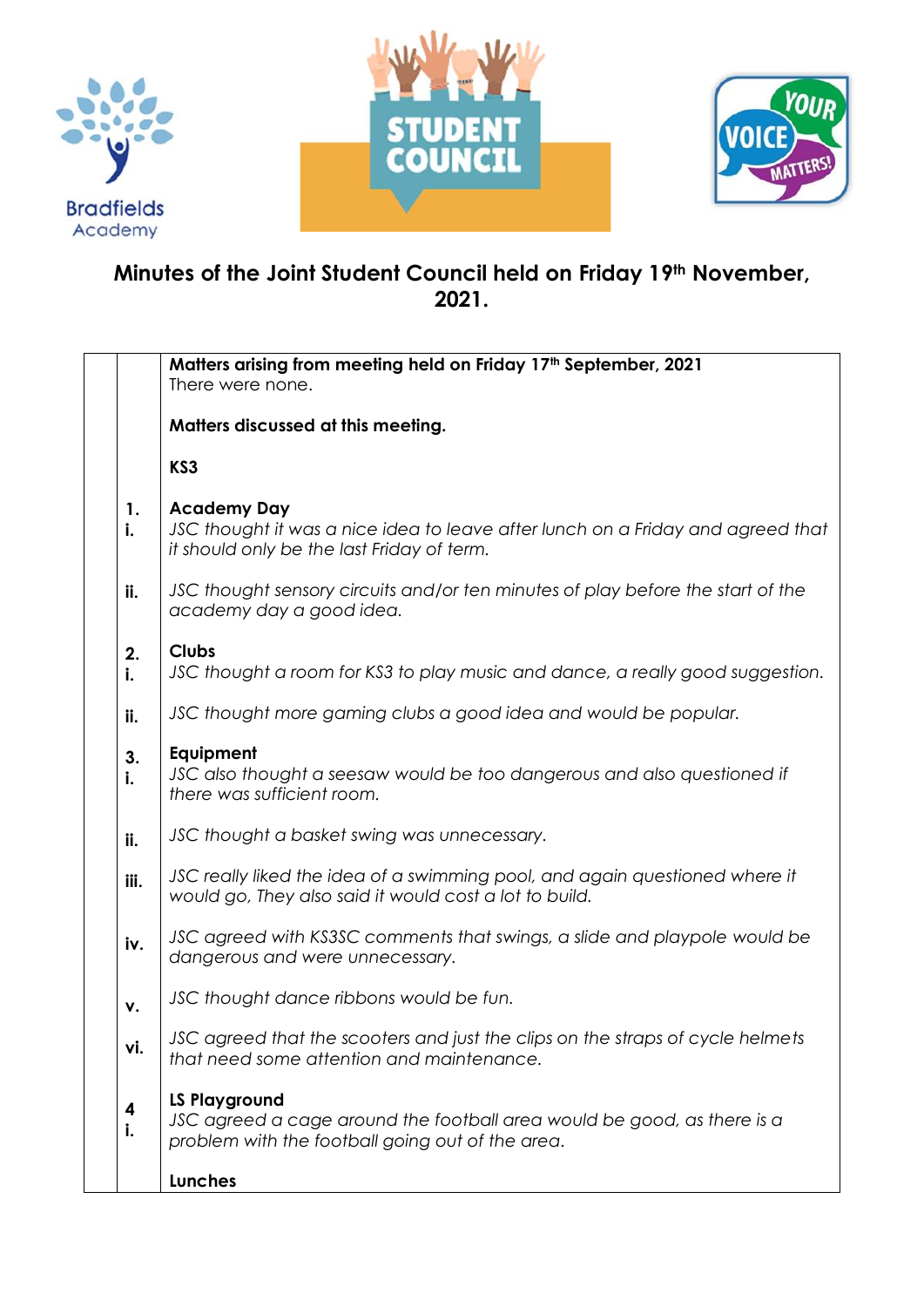

## **Bradfields**  $\overline{A}$  $\mathbf{A}$





|  | <b>Caaemy</b><br>5.                                                                              | JSC agreed it would be nice to be able to sit again at lunch with friends.                                                               |  |  |  |  |  |  |
|--|--------------------------------------------------------------------------------------------------|------------------------------------------------------------------------------------------------------------------------------------------|--|--|--|--|--|--|
|  | i.                                                                                               |                                                                                                                                          |  |  |  |  |  |  |
|  |                                                                                                  | <b>Premises</b>                                                                                                                          |  |  |  |  |  |  |
|  | 6.                                                                                               | JSC said it would be appreciated if the doors in the girls' toilets could be looked                                                      |  |  |  |  |  |  |
|  | İ.                                                                                               | at and also the door to the boys' toilet put back up. Thank you.                                                                         |  |  |  |  |  |  |
|  | ii                                                                                               | JSC agreed it would be good to have some more seating in the playground.                                                                 |  |  |  |  |  |  |
|  | iii.                                                                                             | JSC agreed it would make it easier for wheelchair users if the kerb could be                                                             |  |  |  |  |  |  |
|  | iv.                                                                                              | dropped or a ramp built by the zebra crossing.                                                                                           |  |  |  |  |  |  |
|  | vi.                                                                                              | JSC thought a partition between the football, bike and climbing frame areas<br>would be useful.                                          |  |  |  |  |  |  |
|  |                                                                                                  | Therapy Dog(s)                                                                                                                           |  |  |  |  |  |  |
|  | 7.<br>i.                                                                                         | JSC thought it a great idea if KS4 and the 6th Form could have their own<br>Therapy dog.                                                 |  |  |  |  |  |  |
|  |                                                                                                  |                                                                                                                                          |  |  |  |  |  |  |
|  | 8.<br>i.                                                                                         | <b>Uniform</b><br>JSC thought the option to wear a blazer may be popular but could be an<br>added, unnecessary expense for some parents, |  |  |  |  |  |  |
|  |                                                                                                  | KS4                                                                                                                                      |  |  |  |  |  |  |
|  |                                                                                                  |                                                                                                                                          |  |  |  |  |  |  |
|  | Matters arising from meeting held on Friday 17 <sup>th</sup> September, 2021<br>There were none. |                                                                                                                                          |  |  |  |  |  |  |
|  |                                                                                                  | Matters discussed at this meeting.                                                                                                       |  |  |  |  |  |  |
|  |                                                                                                  | <b>Academy Day</b>                                                                                                                       |  |  |  |  |  |  |
|  | 1.                                                                                               | JSC agreed that a break between lessons 4 and 5 was unnecessary.                                                                         |  |  |  |  |  |  |
|  | i.                                                                                               |                                                                                                                                          |  |  |  |  |  |  |
|  | ii.                                                                                              | JSC thought longer break times would be nice, but not if the academy day<br>started earlier or ended later, as a result.                 |  |  |  |  |  |  |
|  |                                                                                                  | <b>Break/Lunchtime Playground</b>                                                                                                        |  |  |  |  |  |  |
|  |                                                                                                  | JSC agreed quarrelling does take place but thought that the bullying is not as                                                           |  |  |  |  |  |  |
|  | 2.<br>i.                                                                                         | bad as it was.                                                                                                                           |  |  |  |  |  |  |
|  |                                                                                                  |                                                                                                                                          |  |  |  |  |  |  |
|  | 3.<br>i.                                                                                         | <b>Christmas</b><br>JSC agreed that all the celebrations leading up to Christmas are enjoyed by                                          |  |  |  |  |  |  |
|  |                                                                                                  | everyone. It would be sad if the Christmas dinner and Fayre are postponed<br>again due to Covid.                                         |  |  |  |  |  |  |
|  |                                                                                                  | <b>Clubs</b>                                                                                                                             |  |  |  |  |  |  |
|  |                                                                                                  |                                                                                                                                          |  |  |  |  |  |  |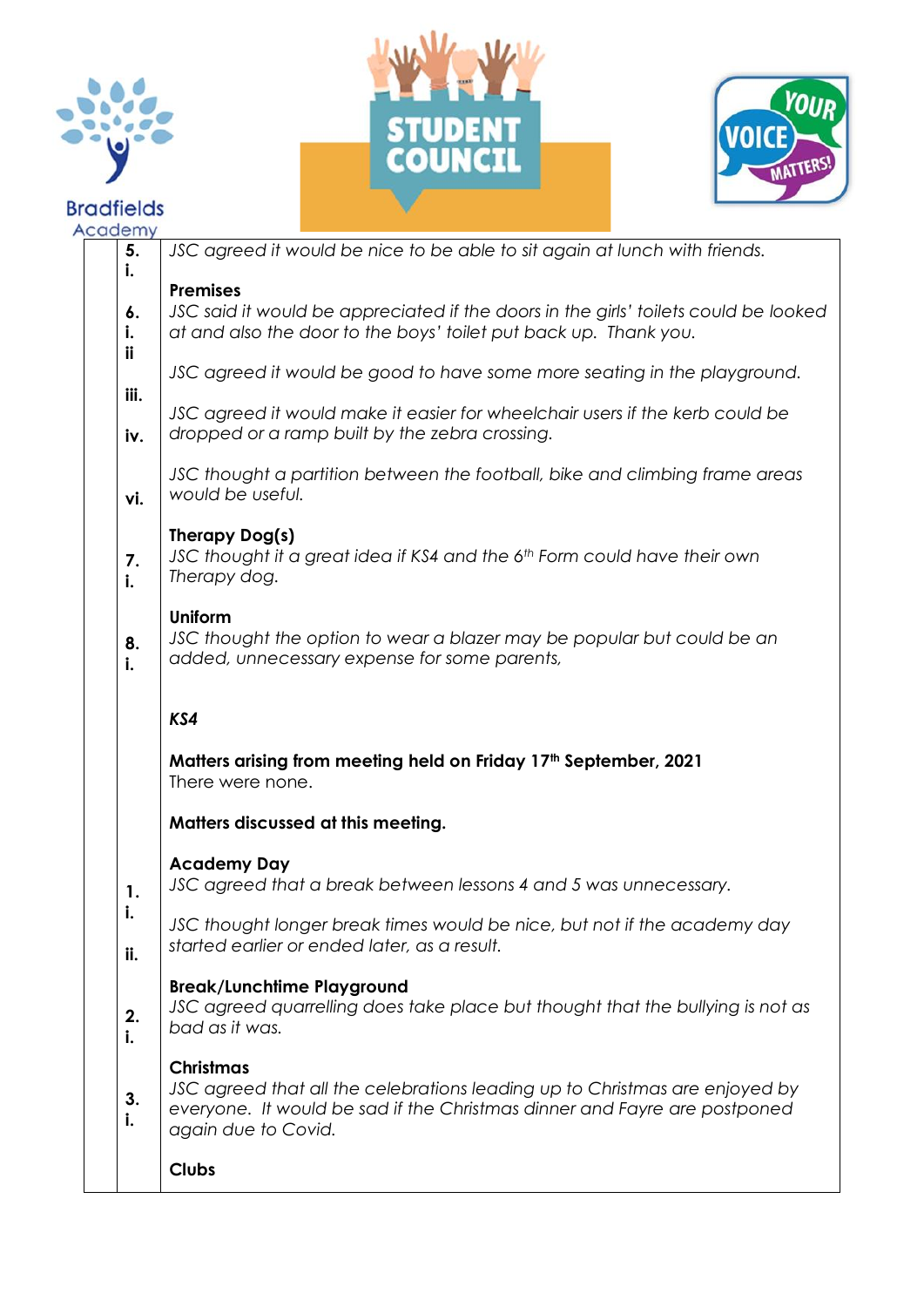







| cademy                                    |                                                                                                                                                                                    |  |  |  |  |  |
|-------------------------------------------|------------------------------------------------------------------------------------------------------------------------------------------------------------------------------------|--|--|--|--|--|
| 4.<br>i.                                  | JSC agreed that both Anime and Manga are popular but not really suitable to<br>run an academy club.                                                                                |  |  |  |  |  |
| ii.                                       | JSC thought a movie club would be popular but would probably have to be<br>after school.                                                                                           |  |  |  |  |  |
| 5<br>iii.                                 | Curriculum<br>JSC thought academy sports teams a really good idea if there is enough<br>interest.                                                                                  |  |  |  |  |  |
| JSC said school trips are always popular. |                                                                                                                                                                                    |  |  |  |  |  |
| iv.<br>6.<br>i.                           | Equipment<br>JSC could not understand why the bags provided on the playground to collect<br>rubbish were proving difficult to use.                                                 |  |  |  |  |  |
|                                           | JSC agreed that backboards for the basketball posts are needed.                                                                                                                    |  |  |  |  |  |
| ii.<br>7.<br>i.                           | <b>Friday Night Activities</b><br>JSC thought it a very interesting suggestion. They wondered how many<br>students would be interested and suggested it could be held every month, |  |  |  |  |  |
| 8.<br>i.                                  | <b>Board Games and Games Days</b><br>JSC agreed this was a good idea and suggested the last day of terms, bit only<br>half a day.                                                  |  |  |  |  |  |
| 9.<br>i.                                  | <b>Lunches</b><br>JSC said it would be good to have more time to eat but realised that this is not<br>possible.                                                                    |  |  |  |  |  |
|                                           | JSC agreed it would be nice to have more variety of food.                                                                                                                          |  |  |  |  |  |
| ii.                                       | JSC thought milk could be a popular choice.                                                                                                                                        |  |  |  |  |  |
| iii.                                      | JSC agreed that the portions could be bigger.                                                                                                                                      |  |  |  |  |  |
| iv.<br>۷.                                 | JSC wondered why brown bread was not a choice, considering it is healthier<br>than white bread.                                                                                    |  |  |  |  |  |
| 10.<br>i.                                 | <b>Mental Health</b><br>JSC all agreed that it would useful to have more information and advice on<br>mental health.                                                               |  |  |  |  |  |
| 11.                                       | <b>Premises</b><br>JSC wondered what room could be used for a sensory room for KS4.                                                                                                |  |  |  |  |  |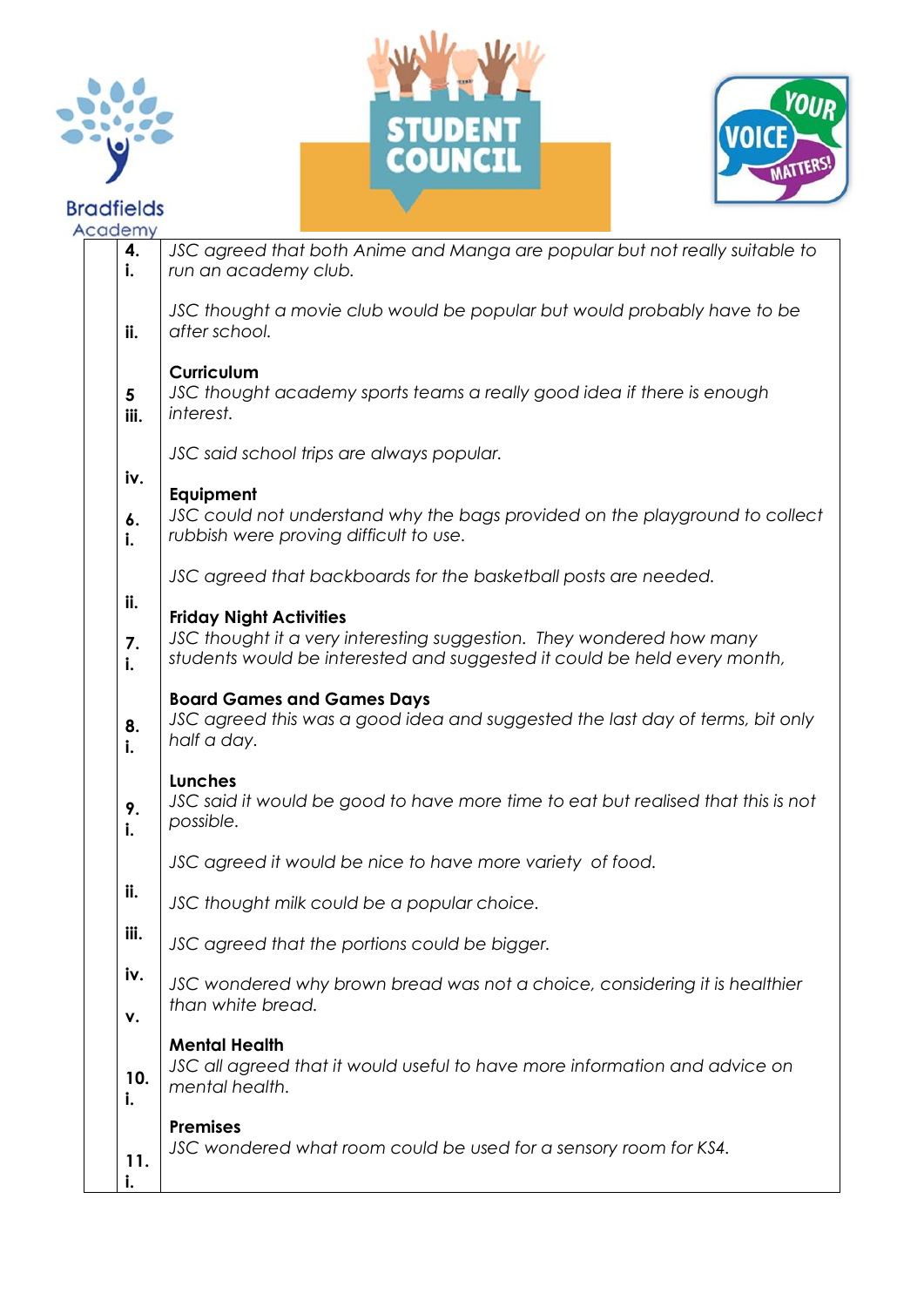







| cademy                                                                                           |                                                                                                                                                                              |  |  |  |  |  |  |
|--------------------------------------------------------------------------------------------------|------------------------------------------------------------------------------------------------------------------------------------------------------------------------------|--|--|--|--|--|--|
| ii.                                                                                              | JSC said it would be good to be able to refill empty water bottles.                                                                                                          |  |  |  |  |  |  |
| iii.                                                                                             | JSC thought the question about the water fountains being cleaned regularly<br>very important.                                                                                |  |  |  |  |  |  |
| 12.                                                                                              | <b>BATL</b><br>JSC agreed that some staff are stricter with the rules than others.                                                                                           |  |  |  |  |  |  |
|                                                                                                  | 6 <sup>th</sup> Form                                                                                                                                                         |  |  |  |  |  |  |
| Matters arising from meeting held on Friday 17 <sup>th</sup> September, 2021<br>There were none. |                                                                                                                                                                              |  |  |  |  |  |  |
|                                                                                                  | Matters discussed at this meeting.                                                                                                                                           |  |  |  |  |  |  |
| 1.<br>i.                                                                                         | <b>Curriculum</b><br>JSC thought they were taught sufficient drug and alcohol awareness but it is<br>always good for reinforcement.                                          |  |  |  |  |  |  |
| 2.<br>i.                                                                                         | Equipment<br>JSC said that shortages of equipment is mainly caused by the equipment being<br>broken,                                                                         |  |  |  |  |  |  |
| ii.                                                                                              | JSC wondered if large football goals on the field are really necessary, especially<br>as they would have to be taken down after each use.                                    |  |  |  |  |  |  |
|                                                                                                  | JSC were intrigued by the suggestion of fabric goal posts.                                                                                                                   |  |  |  |  |  |  |
| iii.                                                                                             | JSC agreed that better bikes are unnecessary.                                                                                                                                |  |  |  |  |  |  |
| iv.                                                                                              | JSC agreed that the plastic holders on the lanyards split very easily.                                                                                                       |  |  |  |  |  |  |
| ۷.                                                                                               | JSC thought a new padlock for the box was needed.                                                                                                                            |  |  |  |  |  |  |
| vi.                                                                                              | <b>Lunches</b>                                                                                                                                                               |  |  |  |  |  |  |
| 3<br>i.                                                                                          | JSC also thought it would be nice to be able to leave the hall once a student<br>had finished eating.<br>JSC suggested it would be nice to have themed lunches once a month. |  |  |  |  |  |  |
| ii.<br>iii.                                                                                      | JSC thought it would be good to have more than two choices at lunch, but<br>appreciated that it could mean meals would have to be chosen in advance,                         |  |  |  |  |  |  |
|                                                                                                  | JSC agreed that the food can sometimes be under/overcooked.                                                                                                                  |  |  |  |  |  |  |
| iv.                                                                                              | Payment                                                                                                                                                                      |  |  |  |  |  |  |